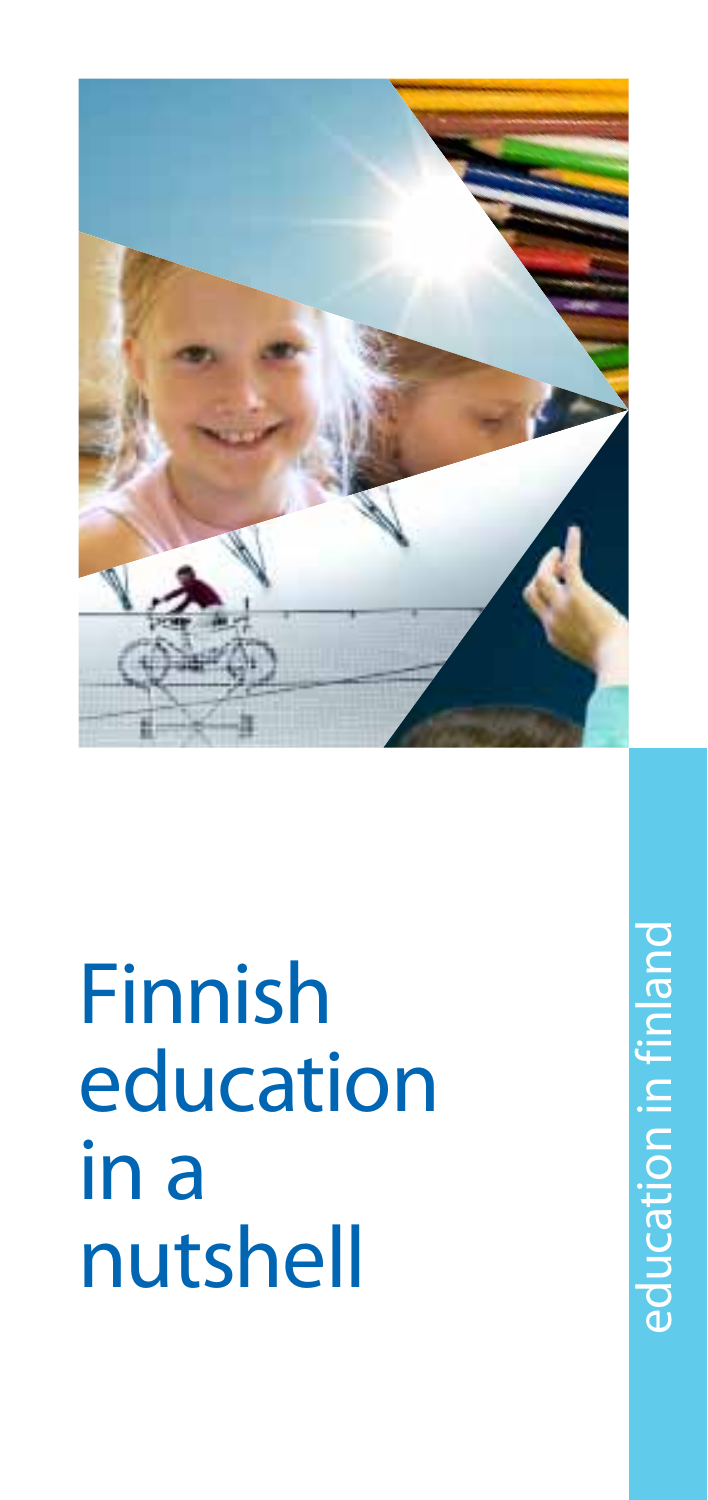A central objective is to provide all citizens with equal opportunities.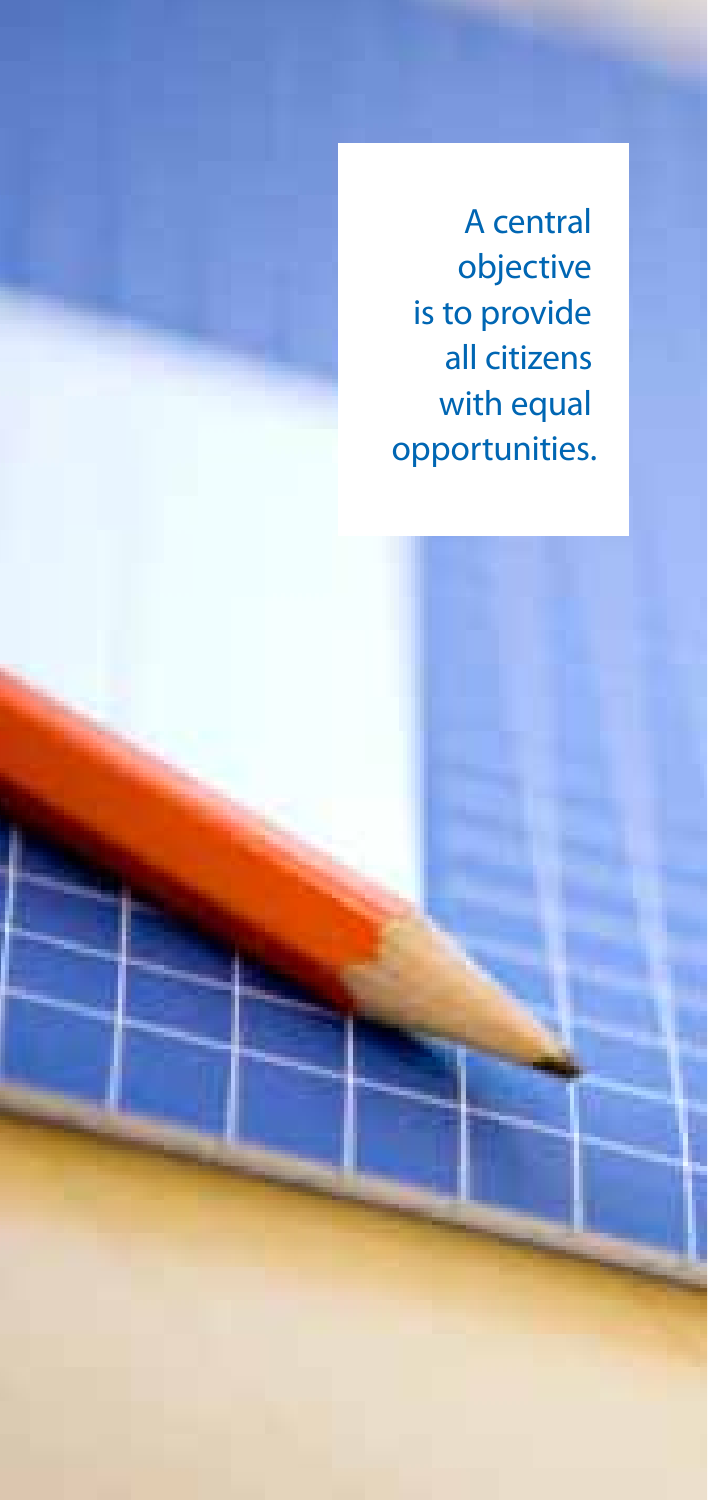### Education system in Finland



6 Second stage of tertiary education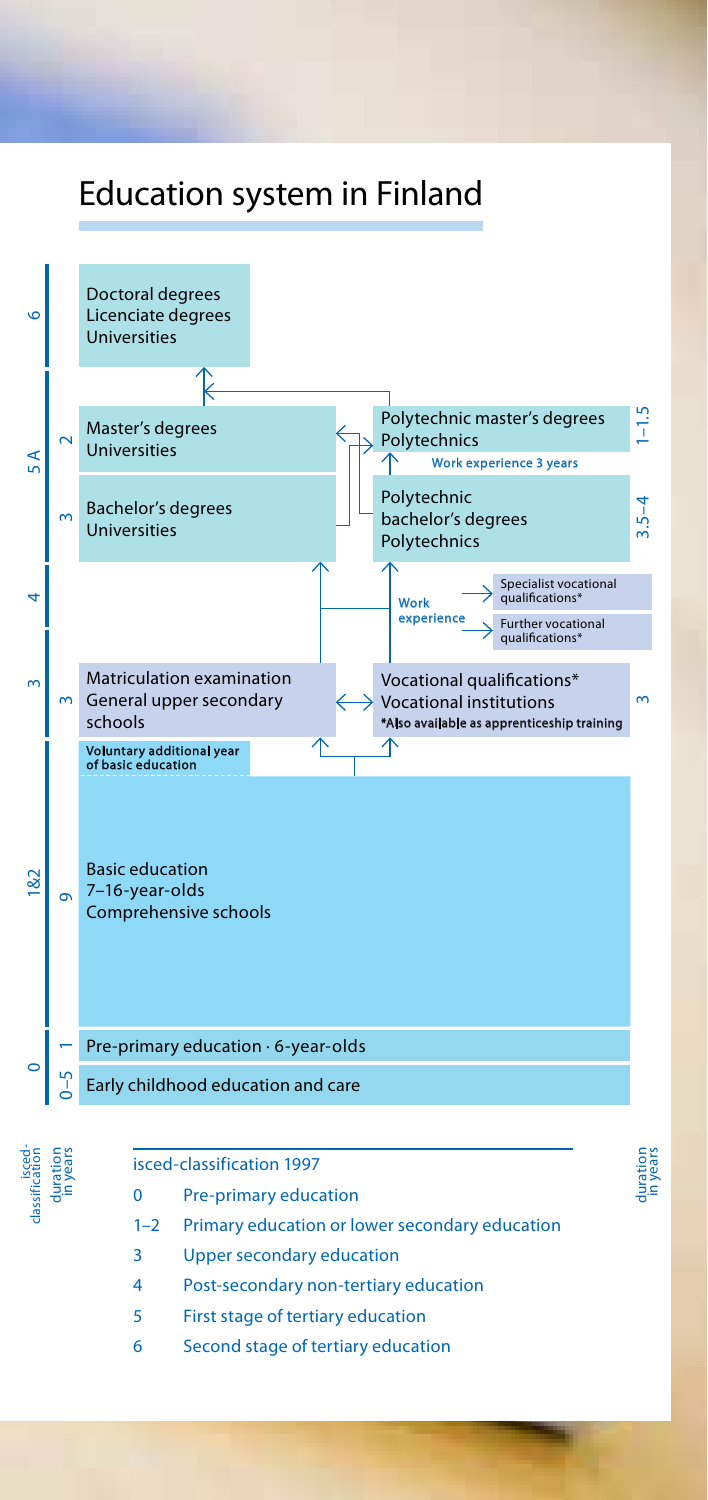# **Contents**



| Equity in education                    | 6 |
|----------------------------------------|---|
| Education is free at all levels.       | 6 |
| Every pupil and student has the right  |   |
| to educational support                 |   |
| Special needs education is generally   |   |
| provided in conjunction with           |   |
| mainstream education                   |   |
| Efforts to support language minorities |   |
| and migrants                           | ጸ |
| Life-long learning in focus            |   |
|                                        |   |



| Education system based on                     |    |
|-----------------------------------------------|----|
| trust and responsibility                      | 10 |
| Most education is publicly funded             | 10 |
| Local administration and educational          |    |
| institutions play a key role.                 | 12 |
| Educational autonomy is high at all levels 12 |    |
| Quality assurance is based on steering        |    |
| instead of controlling                        | 13 |



| Early childhood and basic              |    |
|----------------------------------------|----|
| education as part of                   |    |
| life-long learning                     | 14 |
| Early childhood education supports     |    |
| children's development and learning    | 14 |
| Basic education is provided within     |    |
| a single structure.                    | 15 |
| School year is the same everywhere     |    |
| but timetables are local               | 15 |
| National core curriculum leaves room   |    |
| for local variations                   | 15 |
| Assessment is part of daily schoolwork | 16 |
|                                        |    |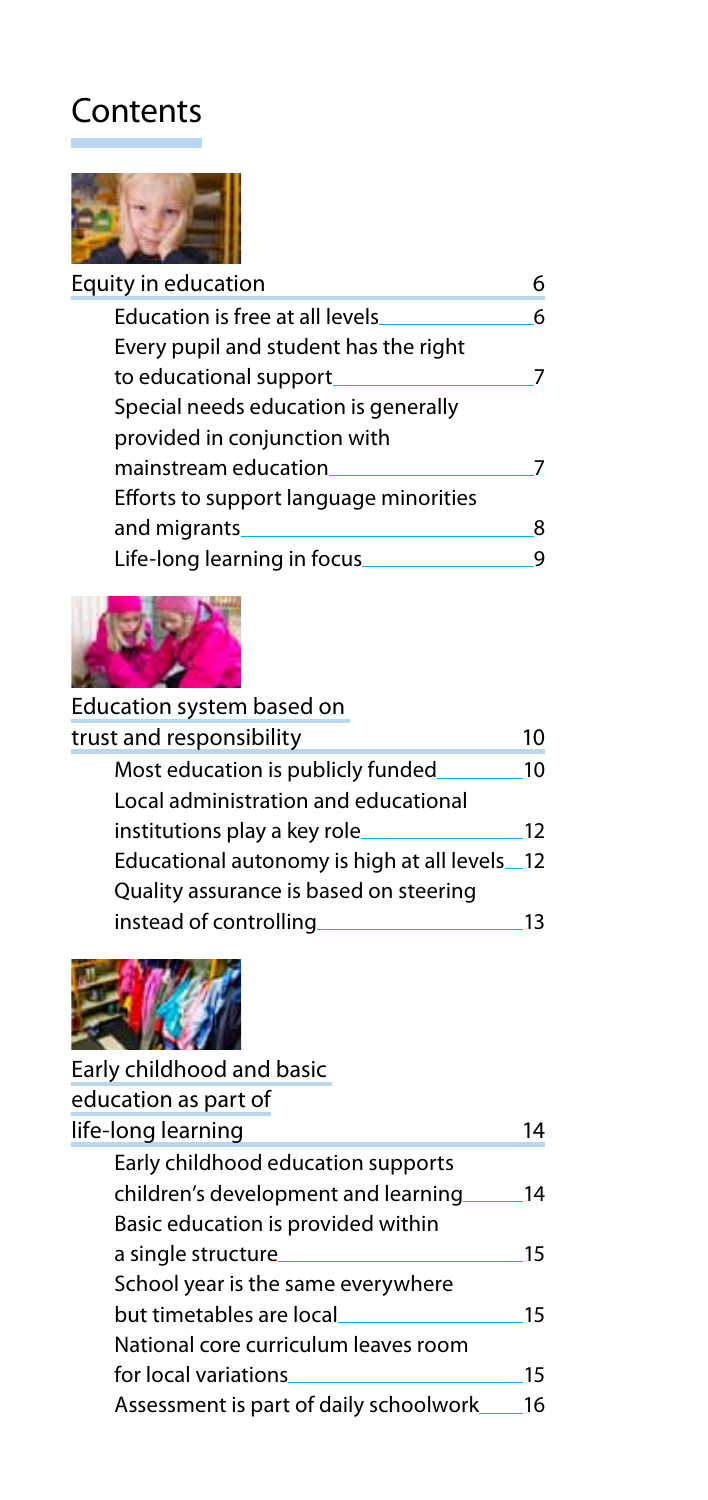

| General and vocational pathways          |    |
|------------------------------------------|----|
| at upper secondary level                 | 17 |
| Most students continue their studies     | 17 |
| General upper secondary education        |    |
| is flexibly organised                    | 18 |
| First national examination at the end of |    |
| general upper secondary education        | 18 |
| Vocational education and training        |    |
| in cooperation with the world of work    | ንበ |
| Competence-based qualifications offer    |    |
| a way to demonstrate prior learning      |    |
|                                          |    |



| Higher education                     |    |
|--------------------------------------|----|
| with a dual structure                | フフ |
| Most university students aim for     |    |
| a Master's degree.                   | つつ |
| Polytechnic degrees provide students |    |
| with practical professional skills.  | วว |



| Highly educated                         |    |
|-----------------------------------------|----|
| teaching personnel                      | 24 |
| The most common pre-service requirement |    |
| is a Master's degree                    | 74 |
| Educational leaders are required        |    |
| a teacher qualification                 | 26 |
| Continuing teacher education            |    |
| is encouraged                           |    |
|                                         |    |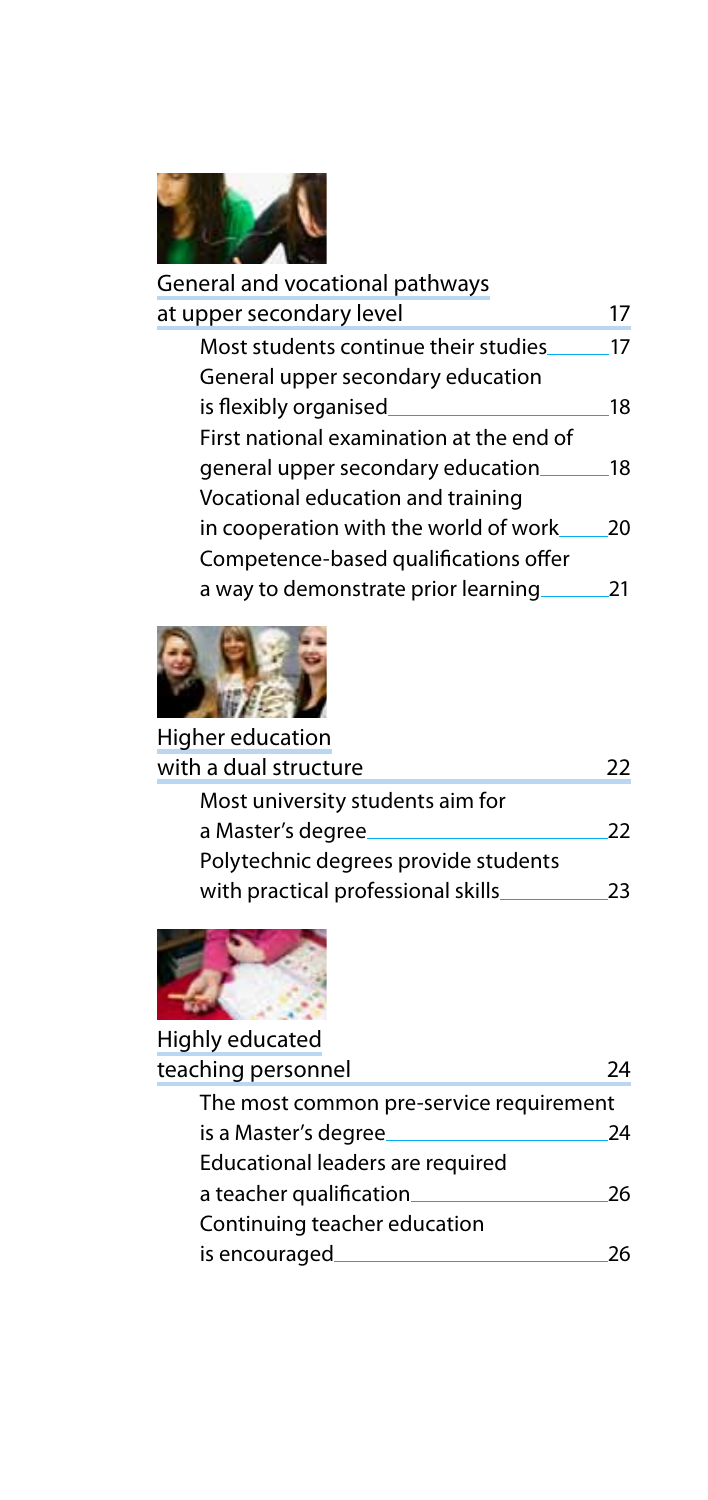## Equity in education

One of the basic principles of Finnish education is that all people must have equal access to high-quality education and training. The same opportunities to education should be available to all citizens irrespective of their ethnic origin, age, wealth or where they live.

#### Education is free at all levels

In Finland education is free at all levels from pre-primary to higher education. In preprimary and basic education the textbooks, daily meal and transportation for students living further away from the school are free for the parents. At secondary level and in higher education the students themselves or their parents purchase their own books. At secondary level the students have the right to a free meal and in higher education meals are subsidised by the state. Adult education is the only form of education that may require payment.

To ensure the opportunities to study for everyone there is a well-developed system of study grants and loans. Financial aid can be awarded for full-time study in an upper secondary school, vocational institution or institution of higher education.



The potential of every individual should be maximised.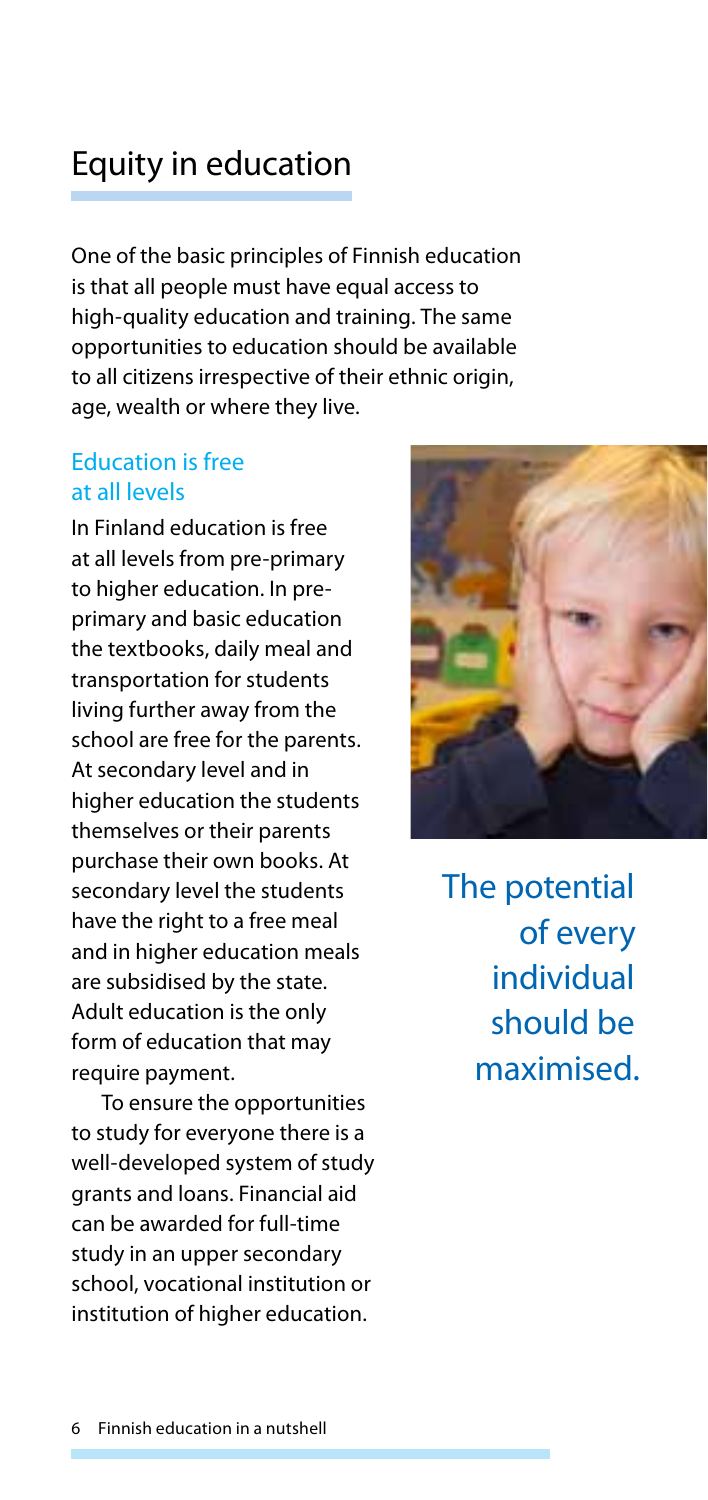#### Every pupil and student has the right to educational support

The current thinking in Finland is that the potential of each pupil should be maximised. Therefore educational guidance is seen as essential. Guidance and counselling aims to support, help and guide pupils and students so that they can all perform as well as possible in their studies and be able to make correct and appropriate decisions



concerning their education and careers.

Guidance and counselling is seen as the work of all education personnel. Thus teachers are required to treat the children and young people as individuals and help them to proceed according to their own capabilities. Learners should also experience success and joy of learning. Today all pupils and students have the right to educational support. This support can be remedial instruction or

support for the pupil's special needs.

#### Special needs education is generally provided in conjunction with mainstream education

In Finland the ideology is to provide special needs education primarily in mainstream education. If a pupil cannot be taught in a regular teaching group, he or she must be admitted to special needs education. This education is provided at regular schools wherever possible.

All pupils of compulsory school age have the right to general support, that is, high-quality education as well as guidance and support. Intensified support must be given to those pupils who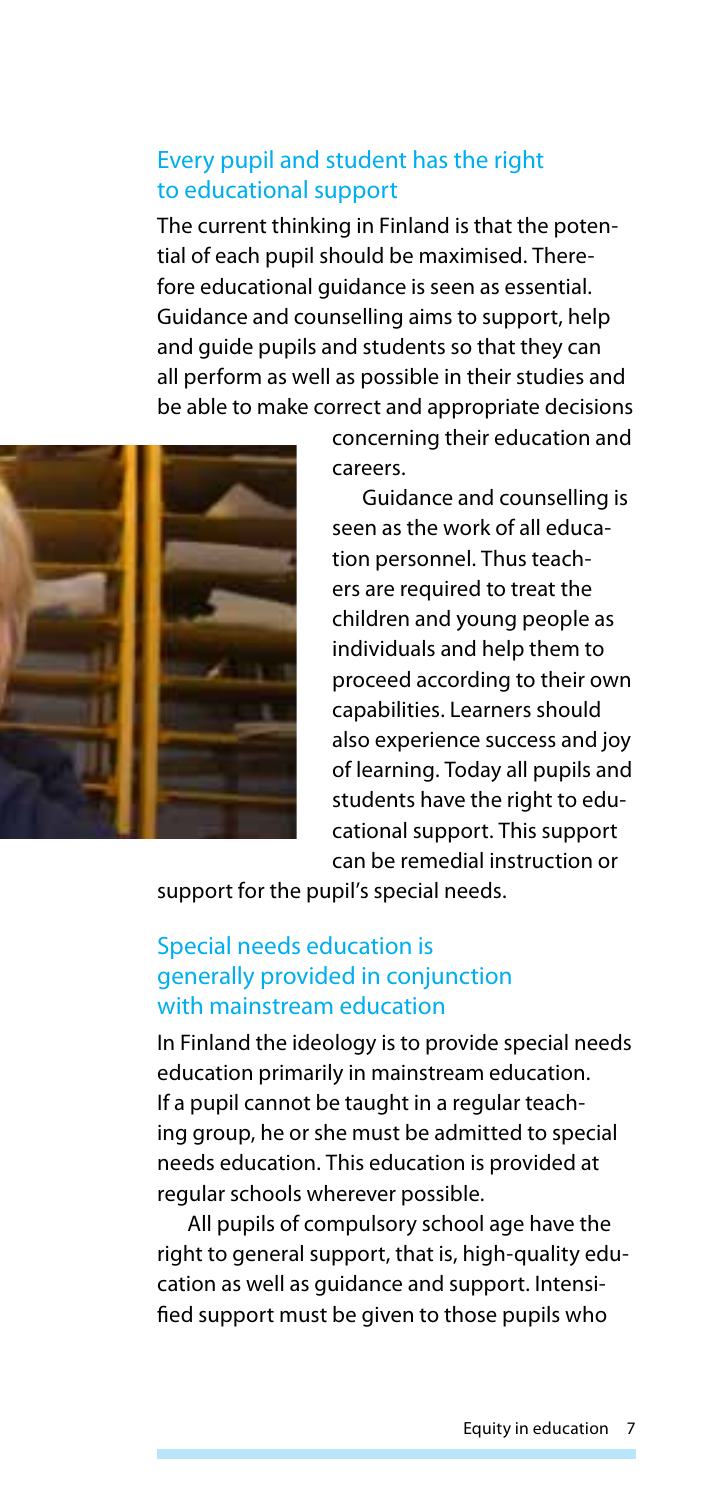need regular support measures or several forms of support at the same time. The aim is to prevent existing problems from becoming more serious or expansive. If children cannot adequately cope with mainstream education in spite of general or intensified form of support, they must be given special support. The main purpose of special support is to provide pupils with broadly based and systematic help so that they can complete compulsory education and be eligible for upper secondary education.

Special needs support is also provided in upper secondary education. In vocational education and training, students in need of special needs education are provided with an individual education plan. This plan must for example set out details of the qualification to be completed, the requirements observed and support measures provided for the student.

#### Efforts are made for supporting language minorities and migrants

Finland has two official languages, Finnish and Swedish. Approximately five per cent of students in basic and upper secondary education attend a school where Swedish is the language of instruction.

Both language groups have their own institutions also at higher education level. In addition there are educational institutions where all or at least some instruction is provided in a foreign language, most commonly in English.

Local authorities are also required to organise education in the Sami language in the Samispeaking areas of Lapland. Care is taken to ensure educational opportunities for Roma and other minorities as well as for people who use sign language. Education providers can for example apply for additional funding for organising instruction in the official national languages for Roma, Sami and migrant children and for instruction in the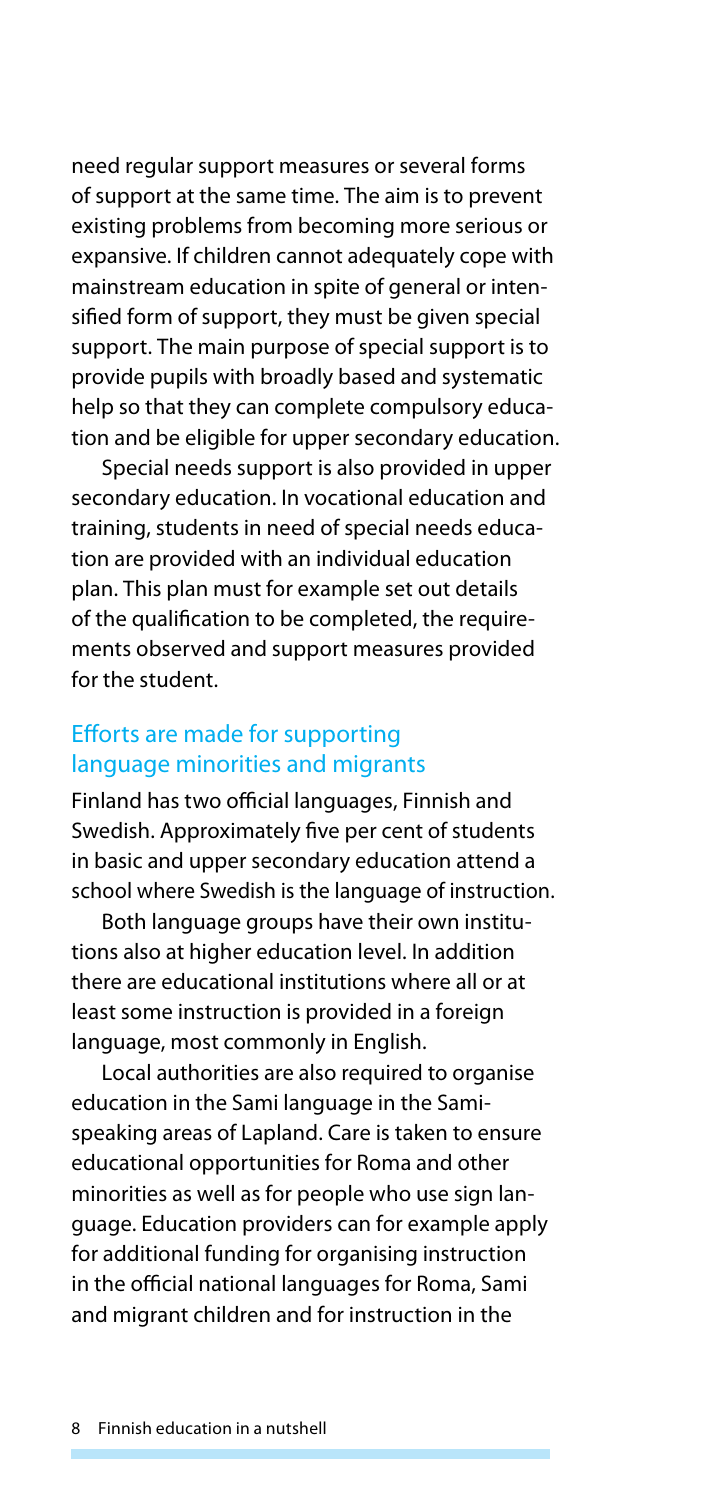pupil's mother tongue. Education providers also organise preparatory education for immigrants to enable them to enter basic or upper secondary education.

#### Life-long learning in focus

The Finnish education system has no dead-ends. Learners can always continue their studies on an upper level of education, whatever choices they make in between. The practice of recognition of prior learning has been developed in order to avoid unnecessary overlapping of studies.

Finland has a long history of participation and promotion of adult education. The first Finnish folk high school started in 1889. Adult education

> is very popular, the participation rate is high also in international terms.

> The main objectives of adult education policy are ensuring the availability and competence of the labour force, providing educational opportunities for the entire adult population and strengthening social cohesion and equity. The objectives should support efforts to extend working life, raise the

employment rate, improve productivity, implement the conditions for lifelong learning and enhance multiculturalism.

Educational institutions organise education and training intended for adults at all levels of education. Efforts have been made to make the provision as flexible as possible in order to enable adults to study alongside work.

Adult education comprises education and training leading to a degree or certificate, liberal adult education and staff-development and

Adult education has a long and strong tradition.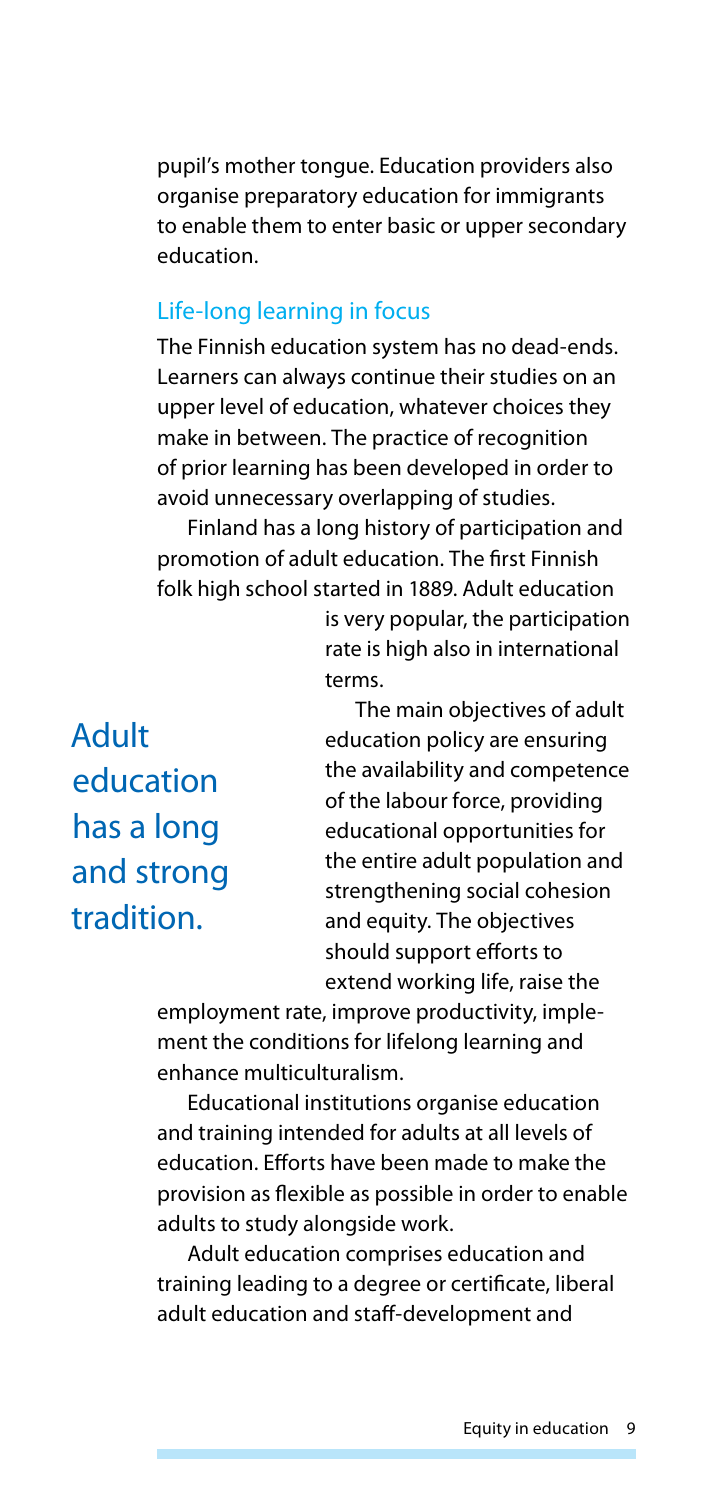other training provided or purchased by employers as well as labour market training, which is mainly targeted at unemployed people.

Liberal adult education offers non-formal studies. It promotes personal growth, health and well-being by offering courses relating to citizenship skills and society and in different crafts and subjects on a recreational basis.

In both general and vocational education, there are also separate educational institutions for adults. In vocational training competencebased qualifications are specifically intended for adults. In higher education adults can study in separate adult education programmes offered by polytechnics.  $\bullet$ 



Education system

based on trust

and responsibility

#### Most education is publicly funded

Most institutions providing basic and upper secondary level education are maintained by local authorities or joint municipal boards. Responsibility for educational funding is divided between the State and the local authorities. Most private institutions do not differ from those that are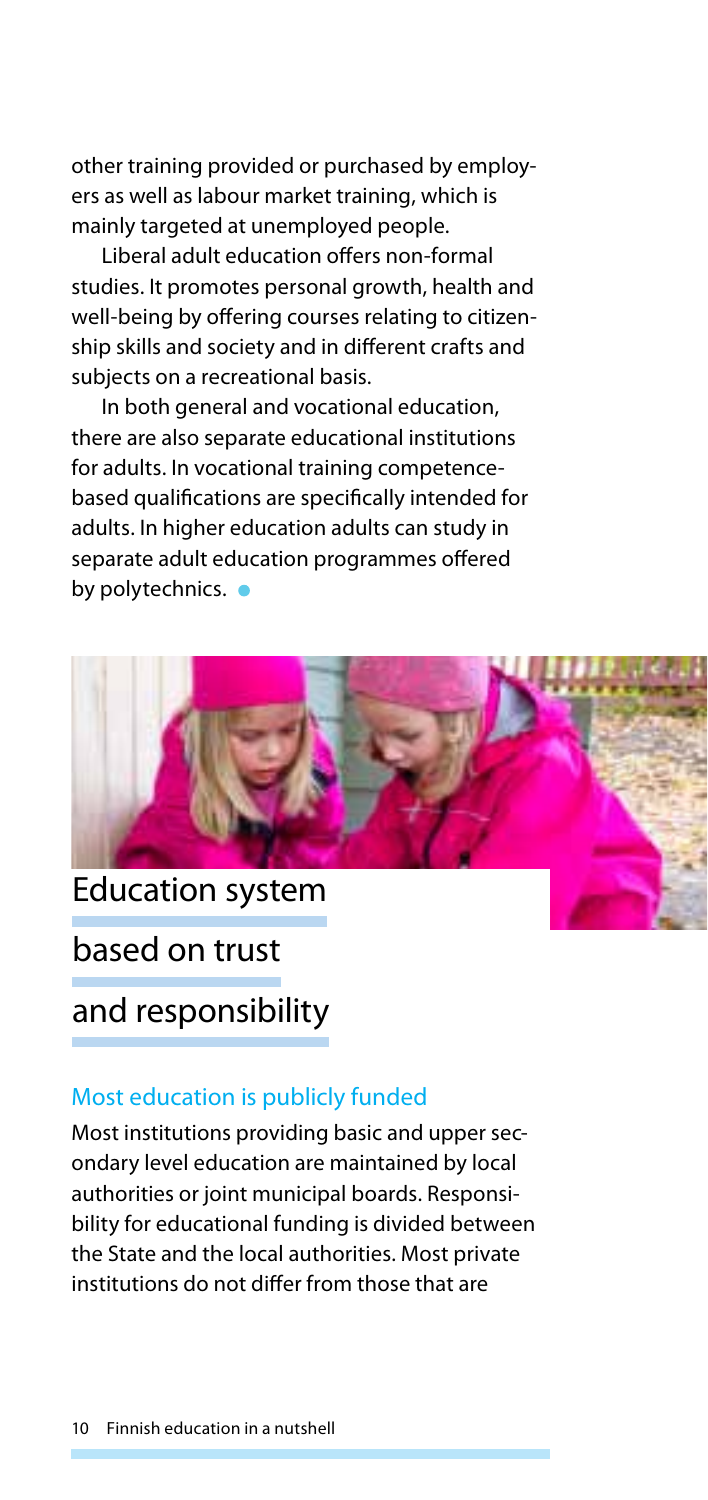publicly maintained. They follow the national core curricula and qualification requirements. They also receive public funding.

Pre-primary and basic education is part of the municipal basic services that receive statutory government transfers. The statutory government transfer is based on the number of 6–15 year olds living in the municipality and the special conditions of the municipality. This funding is not ear-marked and the municipality can decide for itself how it allocates this funding. The statutory government transfer for municipal basic services is approximately a third of the calculatory costs.

The funding for upper secondary education and vocational education and training is based on the number of students reported by the school as well as on the unit prices set by the Ministry of Education and Culture.

In the funding of polytechnics the Government allocates resources in the form of core funding, which is based on unit costs per student, project funding and performance-based funding. For example completed degrees are part of performance-based funding. Polytechnics also have external sources of funding. Both in vocational training and in the funding of polytechnics the education providers are encouraged to improve their results through performancebased funding.

Finnish universities are independent corporations under public law or foundations under private law. Each university and the Ministry of Education and Culture set operational and qualitative targets for the university and determine the resources required every three years. The agreement also defines how these targets are monitored and evaluated. Universities receive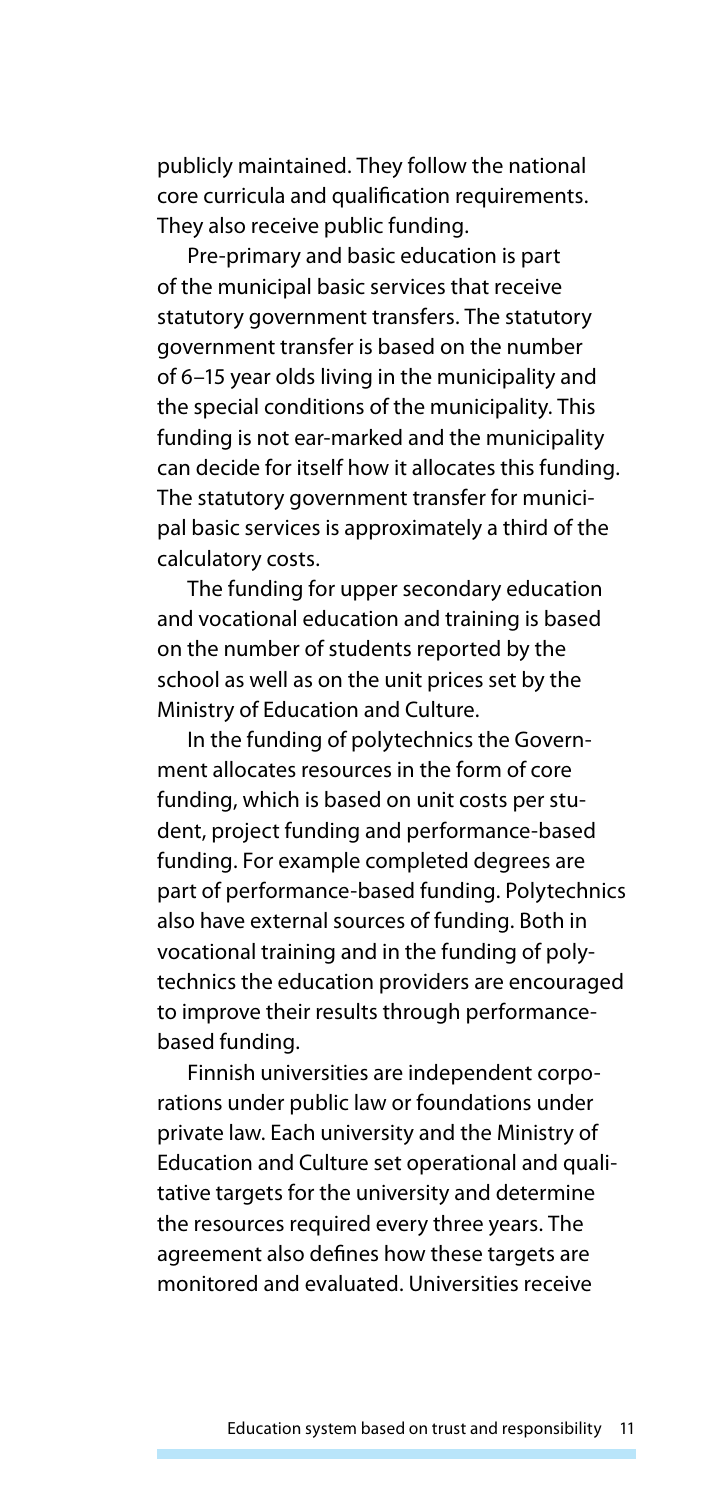funding from the state but they are also expected to raise external funding.

#### Local administration and educational institutions play a key role

The national education administration is organised at two levels. Education policy is the responsibility of the Ministry of Education and Culture. A national agency, the Finnish National Board of Education, is responsible for the implementation of the policy aims. It works with the Ministry to develop educational objectives, content and methods for early childhood, pre-primary, basic, upper secondary and adult education. Local administration is the responsibility of local authorities, most commonly municipalities or joint municipal authorities. These make the decisions on allocation of funding, local curricula, recruitment of personnel. The municipalities have also the autonomy to delegate the decision-making power to the schools. Typically the principals recruit the staff of their schools.

#### Educational autonomy is high at all levels

Education providers are responsible for practical teaching arrangements as well as the effectiveness and quality of its education. There are, for example, no regulations governing class size and the education providers and schools are free to determine how to group pupils and students.

Local authorities determine how much autonomy is passed on to schools. The schools have the right to provide educational services according to their own administrative arrangements and visions, as long as the basic functions, determined by law, are carried out. In many cases for example budget management, acquisitions and recruitment is the responsibility of the schools.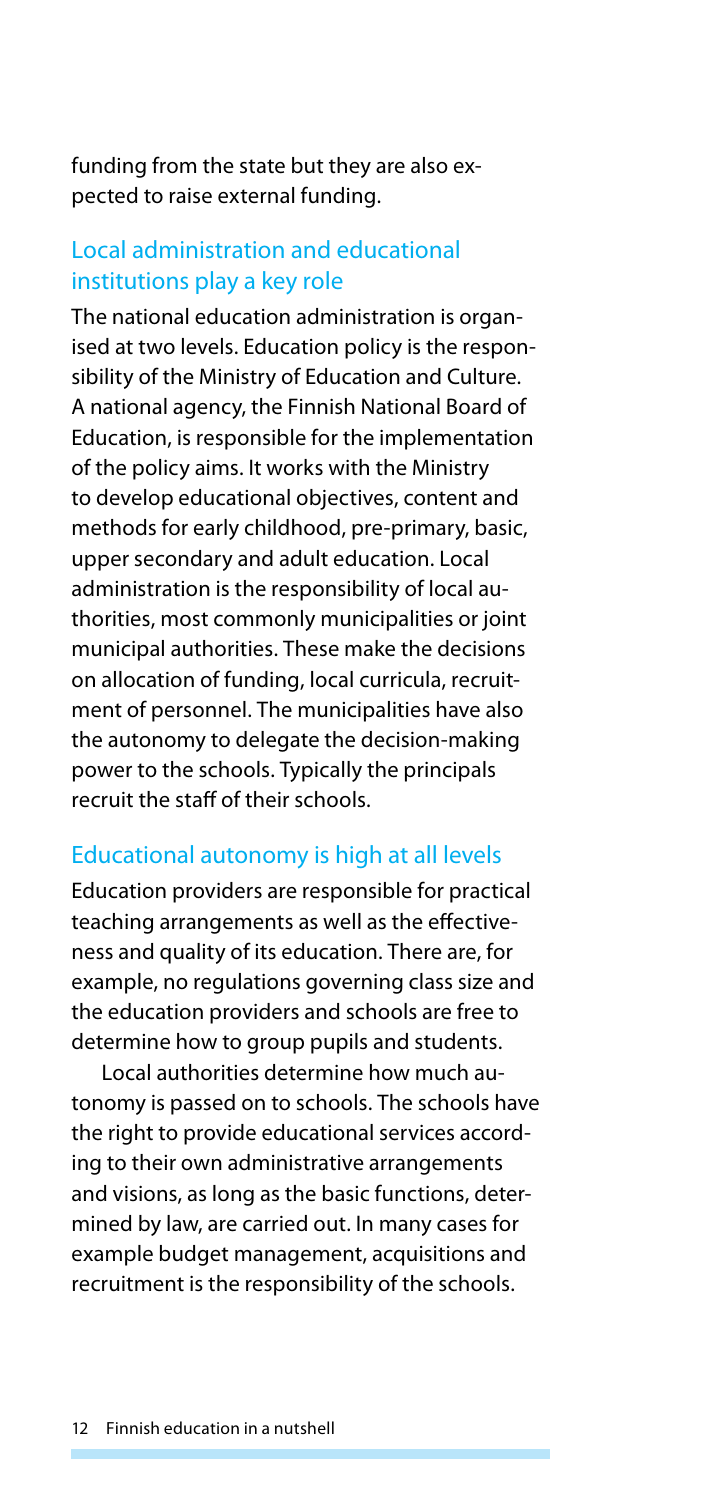The teachers have pedagogical autonomy. They can decide themselves the methods of teaching as well as textbooks and materials.

Polytechnics and universities enjoy extensive autonomy. The operations of both polytechnics and universities are built on the freedom of education and research. They organise their own administration, decide on student admission and design the contents of degree programmes.

#### Quality assurance is based on steering instead of controlling

In Finland school inspections were abolished in the early 1990s. The ideology is to steer through information, support and funding. The activities of education providers are guided by objectives laid down in legislation as well as the national core curricula and qualification requirements. The system relies on the proficiency of teachers and other personnel.

There is strong focus on both self-evaluation of schools and education providers and national evaluations of learning outcomes. National evaluations of learning outcomes are done regularly, so that there is a test every year either in mother tongue and literature or mathematics. Other subjects are evaluated according to the evaluation plan of the Ministry of Education and Culture. Not only academic subjects are evaluated but also subjects such as arts and crafts and cross-curricular themes.

From the schools' perspective, the evaluations are not regular as they are sample-based. The education providers receive their own results to be used for development purposes.

The main aim of the national evaluations of learning outcomes is to follow at national level how well the objectives have been reached as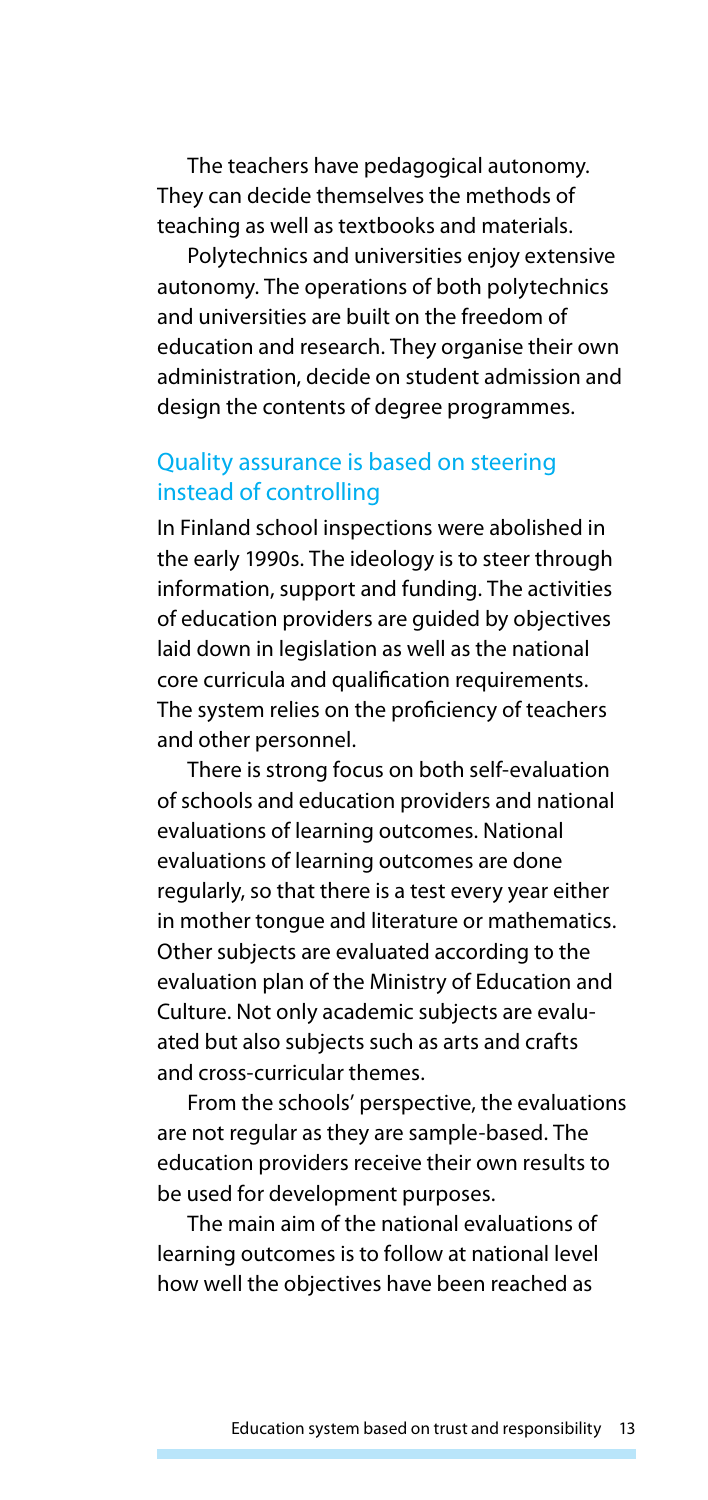set in the core curricula and qualification requirements. Consequently, the results are not used for ranking the schools.

In higher education the polytechnics and universities are responsible for the evaluation of their own operations and outcomes. In this they are supported by a national body that is reponsible for developing the quality of education.  $\bullet$ 



Early childhood and basic education as part

## of life-long learning

#### Early childhood education supports children's development and learning

Early childhood education and care comprises care, education and teaching to support children's balanced growth, development and learning. Every child has a subjective right to attend early childhood education. It can take place at kindergartens or smaller family day-care groups in private homes. The fees are moderate and are based on parental income.

Pre-primary education is compulsory for children of the age of six. Pre-primary is provided both in day-care centres and in schools. At preprimary children will adopt basic skills, knowledge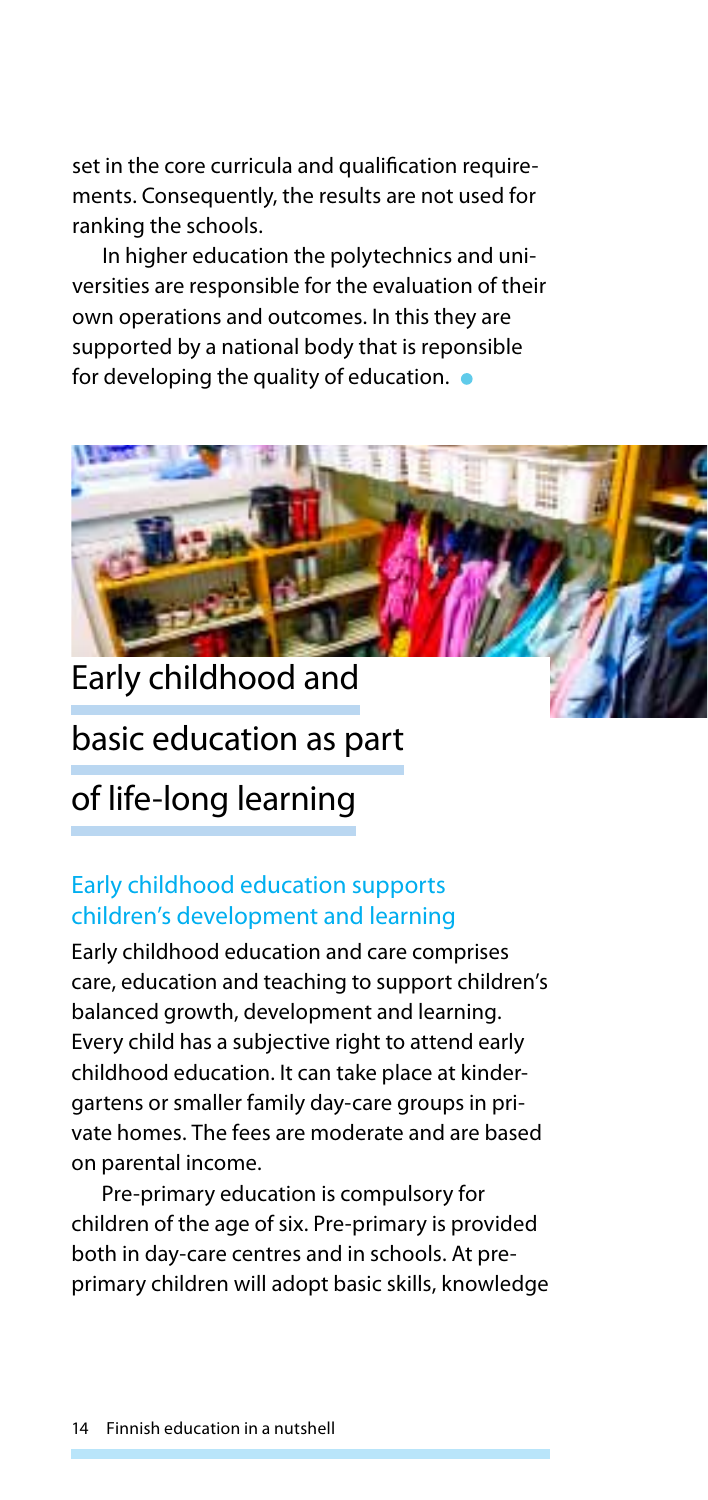and capabilities from different areas of learning in accordance with their age and abilities. Learning through play is essential.

#### Basic education is provided within a single structure

Basic education starts in the year when a child turns seven and lasts nine years. Local authorities assign a school place to each pupil close to their homes, but parents are free to choose the comprehensive school of their preference, with some restrictions.

Basic education is provided within a single structure, that is, there is no division into primary and lower secondary education. Instruction is usually given by the same class teacher in most subjects in the first six year-classes and by subject specialists in the last three years.

#### School year is the same everywhere but timetables are local

The school year comprises 190 days between mid-August and the beginning of June. Schools are open five days a week, and the minimum number of lessons per week varies from 19 to 30, depending on the level and number of optional subjects taken. Daily and weekly timetables are decided in the schools. In addition, there is local autonomy concerning extra holidays.

#### National core curriculum leaves room for local variations

The national core curriculum for basic education is determined by the Finnish National Board of Education. It contains the objectives and core contents of different subjects, as well as the principles of pupil assessment, special needs education, pupil welfare and educational guid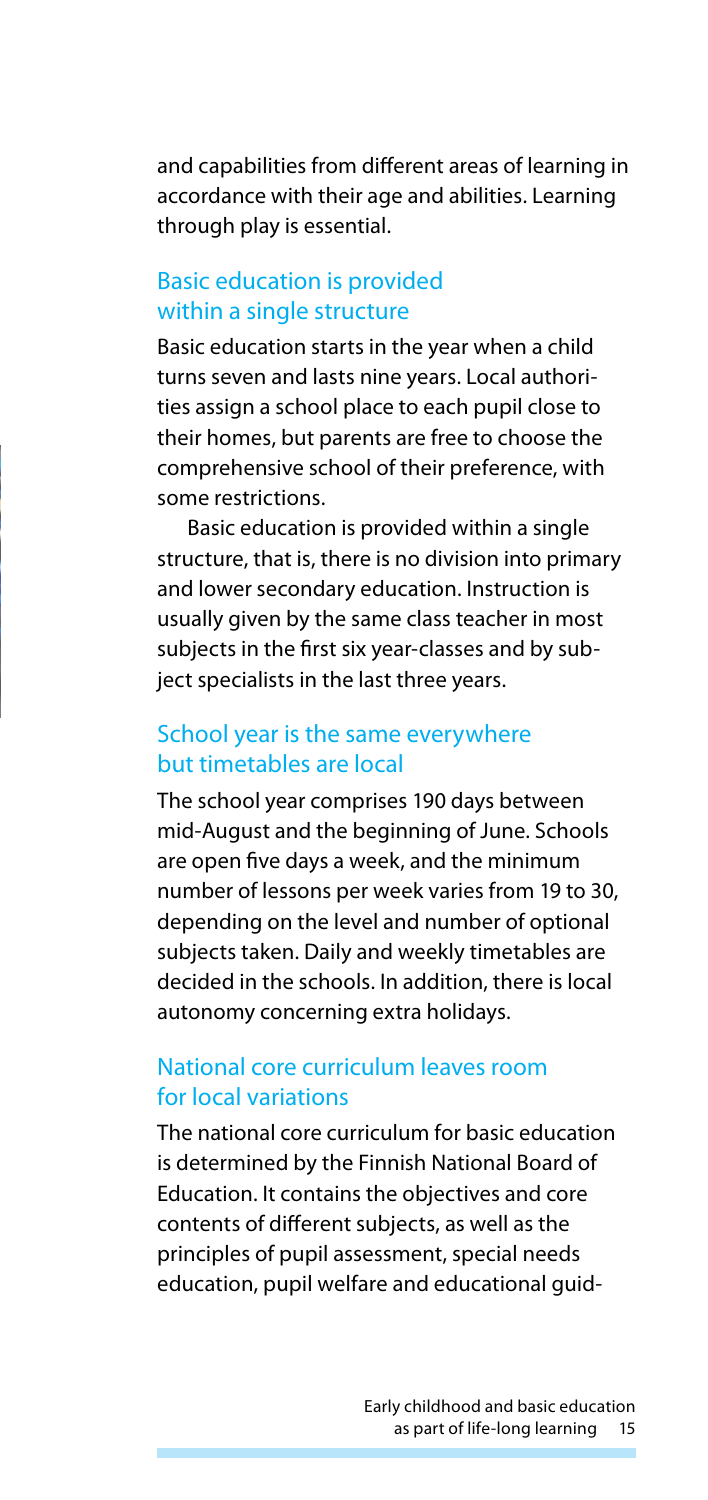ance. The principles of a good learning environment, working approaches as well as the concept of learning are also addressed in the core curriculum. The national core curriculum is renewed approximately every ten years.

The education providers draw up their own curricula within the framework of the national core curriculum. Thus there is room for local or regional specificities. All local curricula must, however, define the values, underlying principles, as well as general educational and teaching objectives. Also questions such as the language programme and the local lesson-hour distribution must be addressed. Further, cooperation with homes and instruction of pupils requiring special support or belonging to different language and cultural groups should be defined.

There are no national tests for pupils in basic education in Finland.

#### Assessment is part of daily schoolwork

In Finland the main type of pupil assessment is the continuous assessment during the course of studies and final assessment. Continuous assessment is to guide and help pupils in their learning process. Each student receives a report at least once every school year.

There are no national tests for pupils in basic education in Finland. Instead, teachers are responsible for the assessment in their respective subjects on the basis of the objectives written into the curriculum. Also the grades in the basic education certificate, the final certificate given at the end of year 9, are given by the teachers.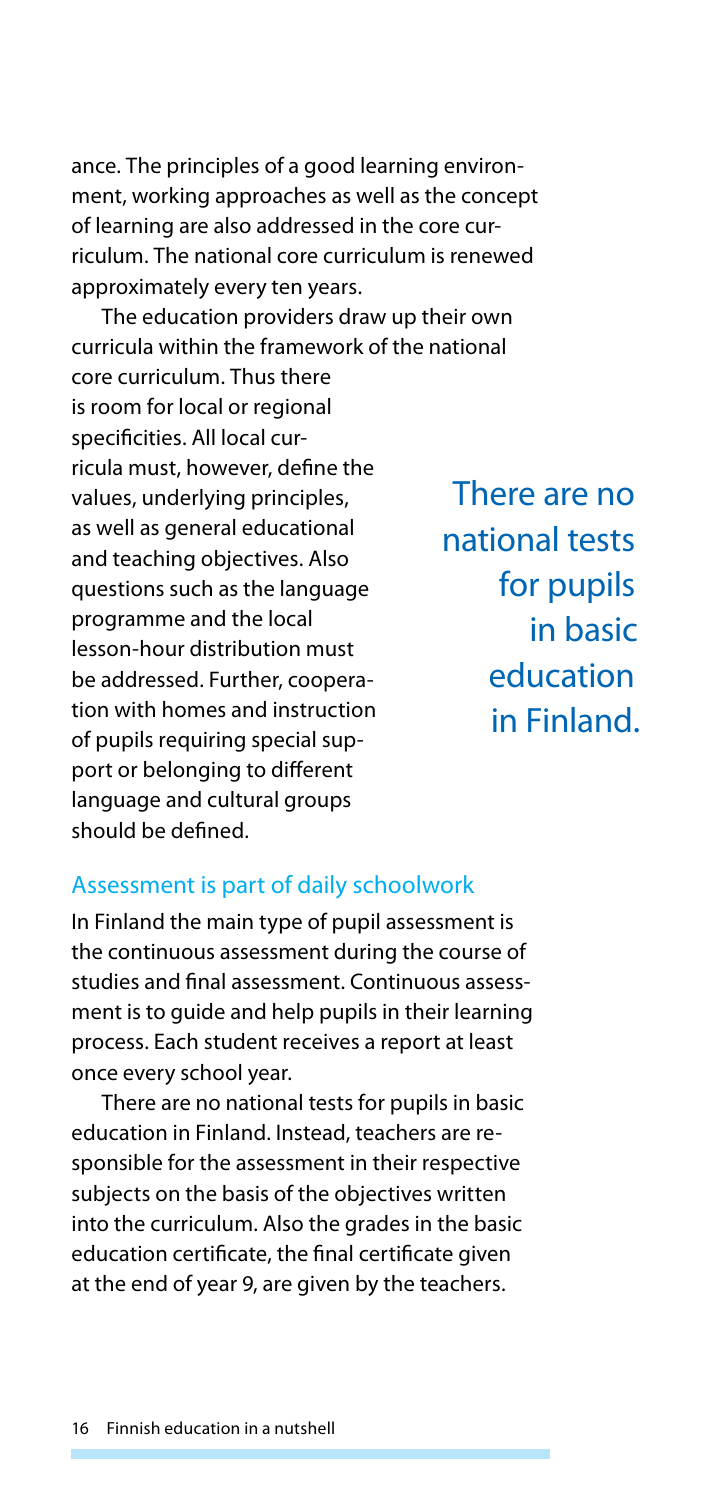On the basis of this assessment pupils will be selected for further studies. Therefore, the national core curriculum contains assessment guidelines in all common subjects.

One task of basic education is to develop the pupils' capabilities for self-assessment. The purpose of this is to support the growth of self-knowledge and study skills and to help the pupils to learn to be aware of their progress and learning process. •



General and vocational

pathways at upper

secondary level

#### Most students continue their studies after basic education

Students who have successfully completed compulsory education are eligible for general and vocational upper secondary education and training. Student selection to upper secondary schools is mainly based on the students' grades in their basic education certificate. The selection criteria used by vocational institutions can include work experience and other comparable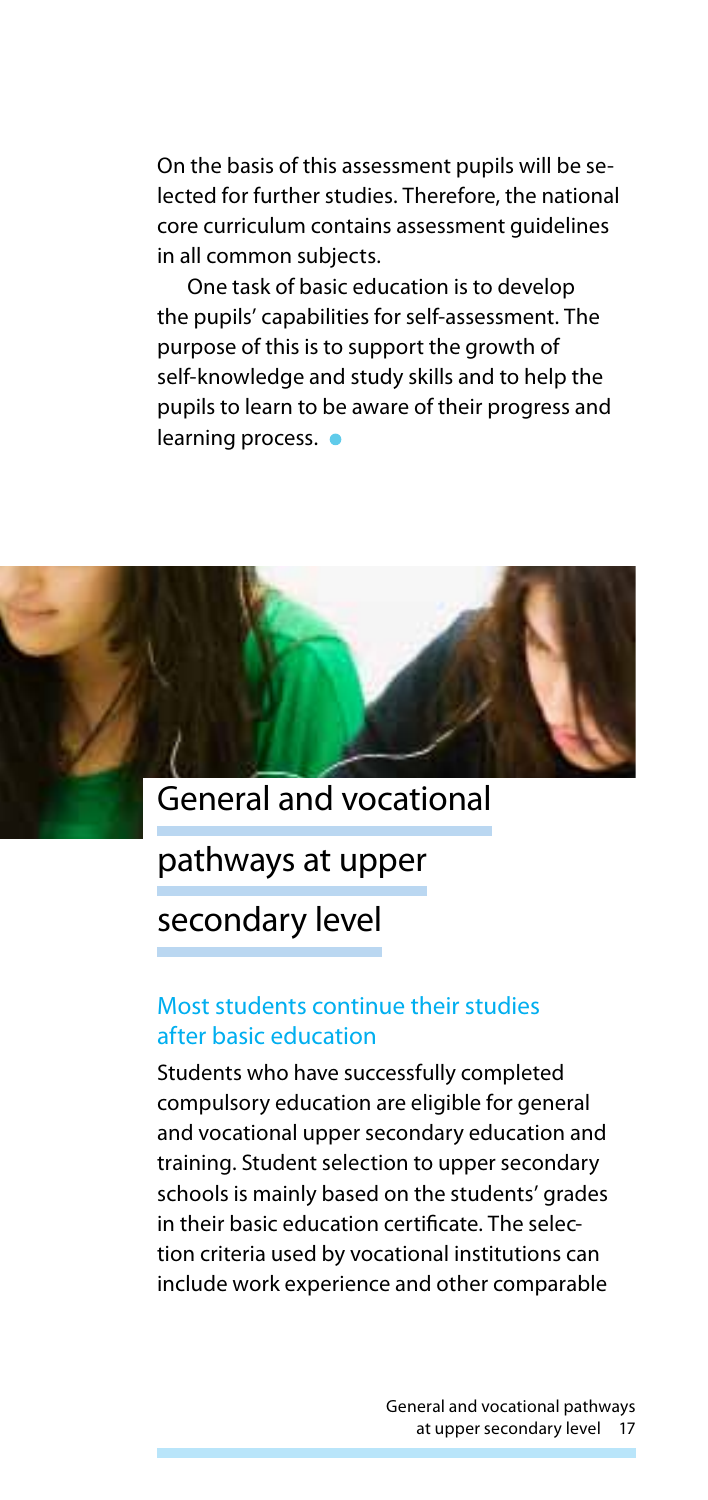factors, also entrance and aptitude tests. More than 90 per cent of the relevant age group starts general or vocational upper secondary studies immediately after basic education. Completion of upper secondary education, both general and vocational, gives students eligibility to continue to higher education.

#### General upper secondary education is flexibly organised

The syllabus of general upper secondary education is designed to last three years, but students may complete it in 2 to 4 years. Instruction is organised in modular form not tied to year classes and students can decide on their individual study schedules rather freely. Each course is assessed on completion and when a student has completed the required number of courses, which include compulsory and elective studies, he or she receives a general upper secondary school certificate.

The Finnish National Board of Education decides on the objectives and learning outcomes of the different subjects and study modules for general upper secondary education. Based on the national core curriculum, each education provider then prepares the local curriculum. Due to the modular structure of upper secondary education, students may combine studies from both general education and vocational education and training.

#### First national examination at the end of general upper secondary education

General upper secondary education ends with a national matriculation examination, which comprises four compulsory tests: mother tongue and, according to each candidate's choice, three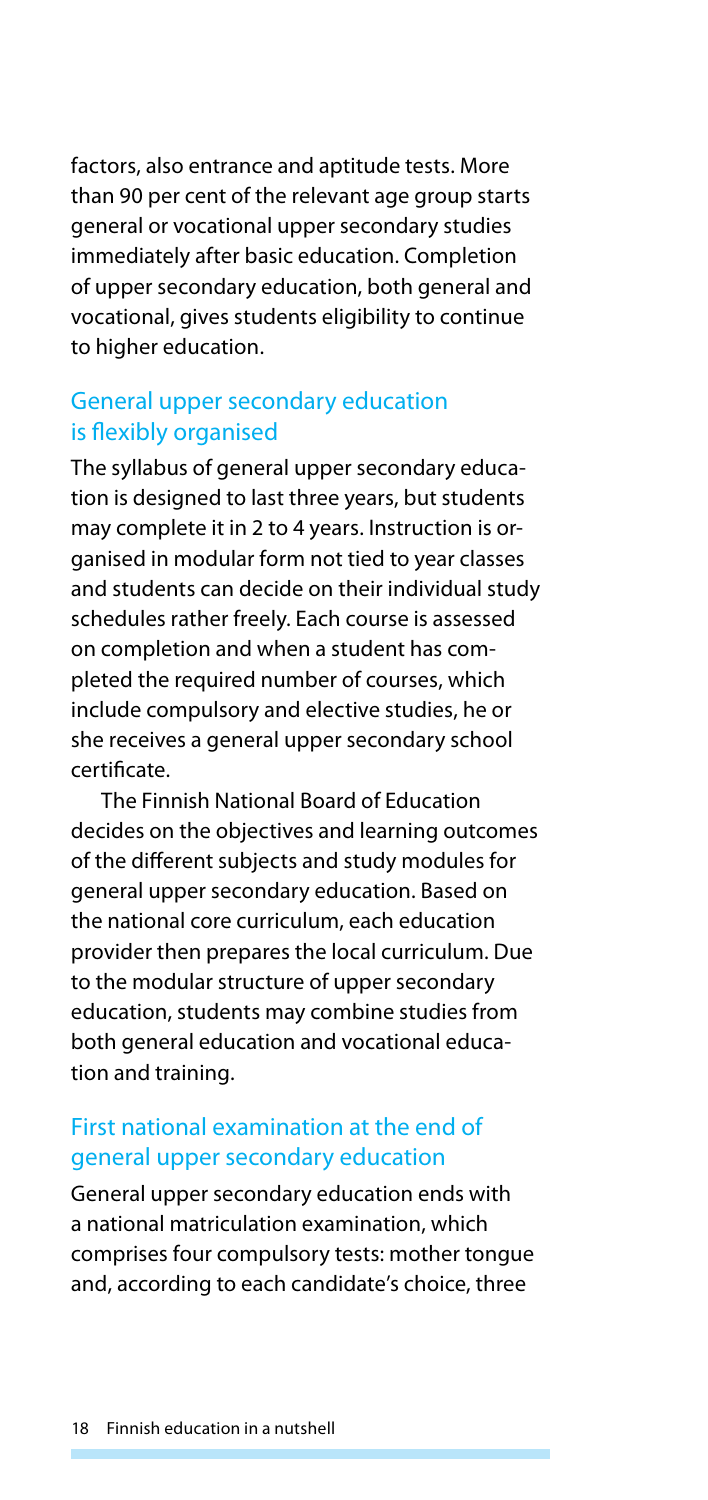More than 90 per cent of the relevant age group starts general or vocational upper secondary studies immediately after basic education.

**MARK SAMPLES**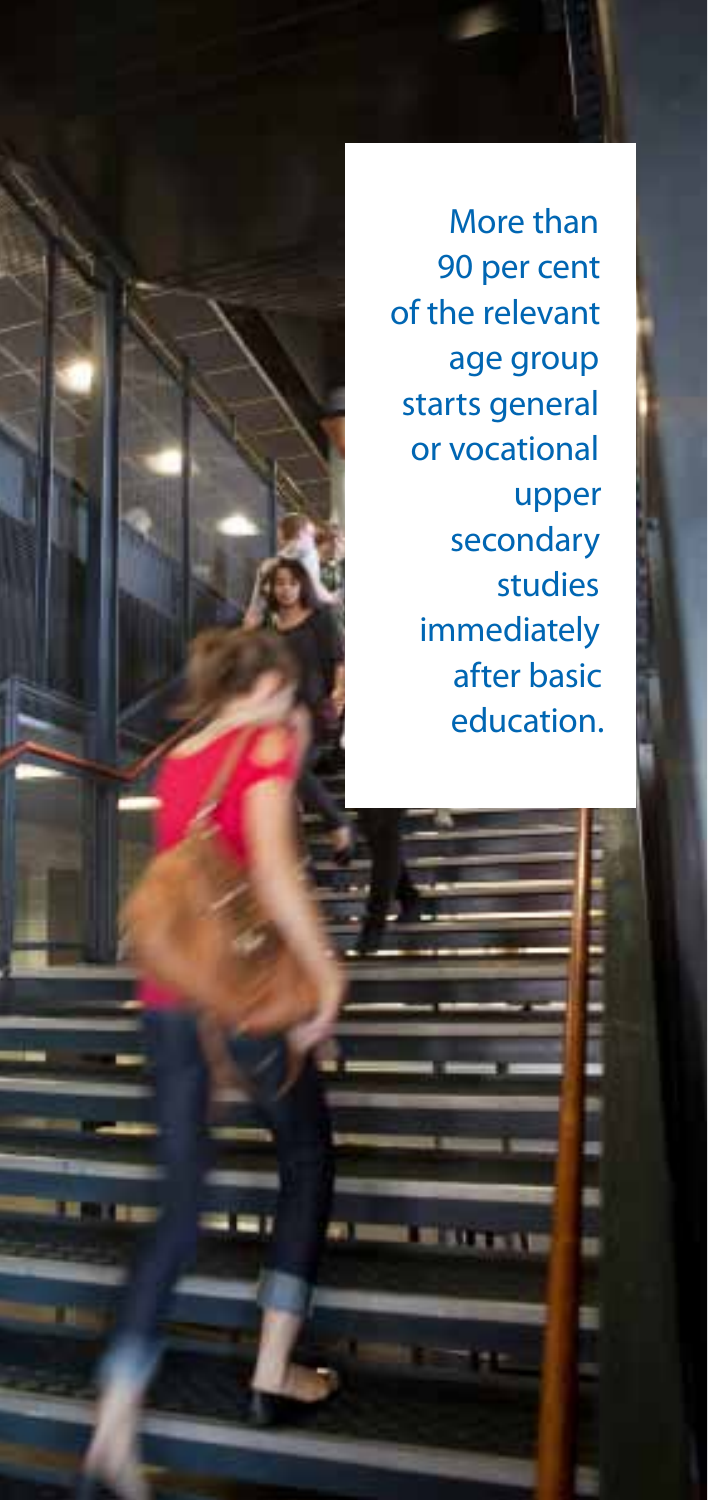of the following: the second national language, a foreign language, mathematics or one subject in general studies, such as humanities and natural sciences. Students may also include optional tests. Having completed the matriculation examination and the entire upper secondary school syllabus, students are awarded a separate certificate that shows details of the examinations passed and the levels and grades achieved.

#### Vocational education and training in cooperation with the world of work

Vocational education and training covers eight fields of education, more than fifty vocational qualifications including over a hundred different study programmes. The scope of vocational qualifications is three years of study and each qualification includes at least half a year of on-the-job learning in workplaces. Vocational education and training can be completed in the form of schoolbased training or apprenticeship training.

The national qualification requirements have been based on a learning-outcome approach from the early 1990s. Consequently close co-operation with the world of work has been essential.

Vocational qualifications are developed in cooperation with the world of work and other key stakeholders. This is done in order to ensure that the qualifications support flexible and efficient transition into the labour market as well as occupational development and career change. In addition to the needs of the world of work, development of vocational education and training and qualifications takes into account the consolidation of lifelong learning skills as well as the individuals' needs and opportunities to complete qualifications flexibly to suit their own circumstances.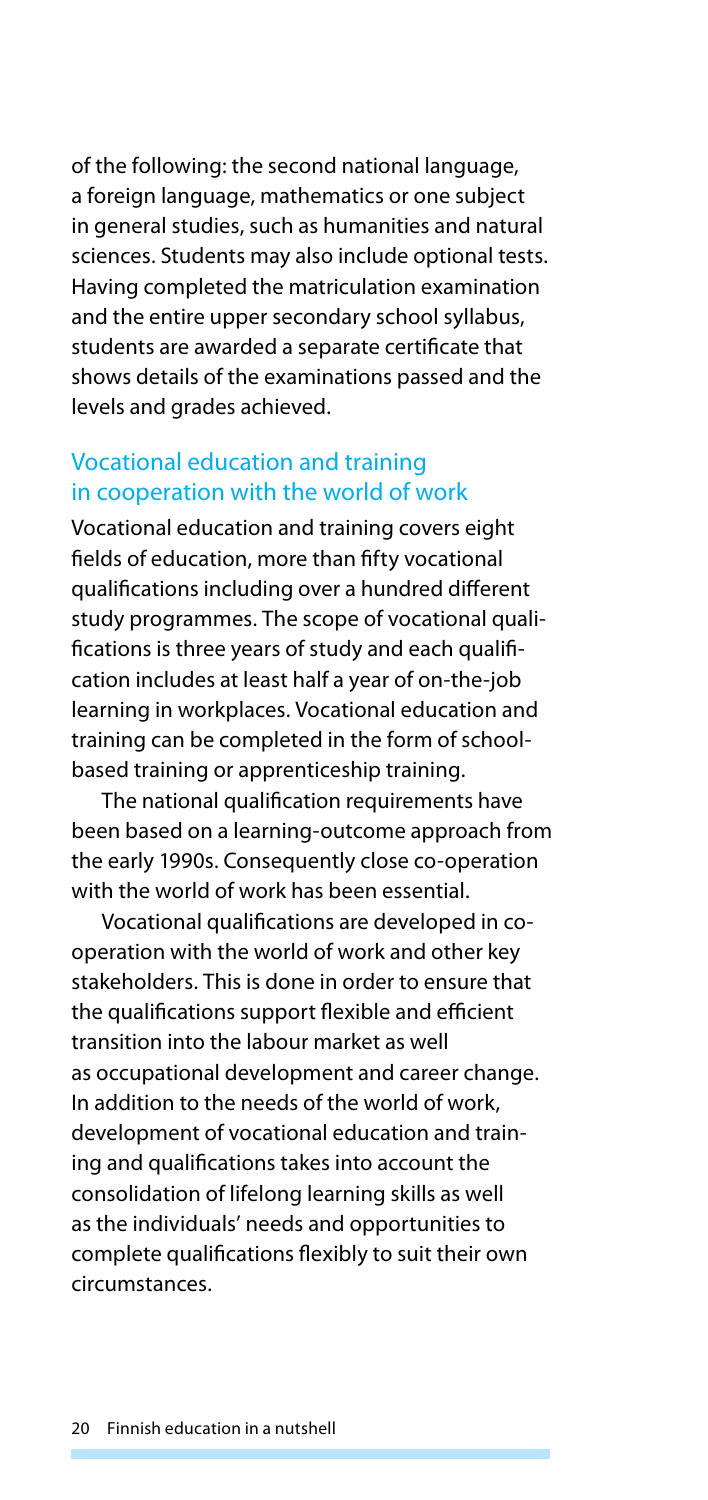The studies are based on individual study plans, comprising both compulsory and optional study modules. The students' learning and competences acquired are assessed throughout the period of study. The assessment is based on criteria defined in the national qualification requirements. One of the main assessment methods is the vocational skills demonstrations. These are work assignments relevant to the vocational skills requirements and are given in authentic settings. Skills demonstrations are designed, implemented and assessed in co-operation with representatives of the world of work.

#### Competence-based qualifications offer a way to demonstrate prior learning

Competence-based qualifications provide adults a flexible way to enhance and maintain their vocational skills. A specific benefit of this system is that it makes it possible to recognise an individual's vocational competences regardless of whether they have been acquired through work experience, studies or other activities. Representatives of the world of work and business life play

Vocational studies take into account individual needs and circumstances. an important role in planning, implementing and assessing these competence- based qualifications.

An individual study plan is prepared for each student taking a competence-based qualification. The candidates demonstrate their skills in competence tests, which are assessed by training experts and representatives from enterprises together with the candidates themselves. There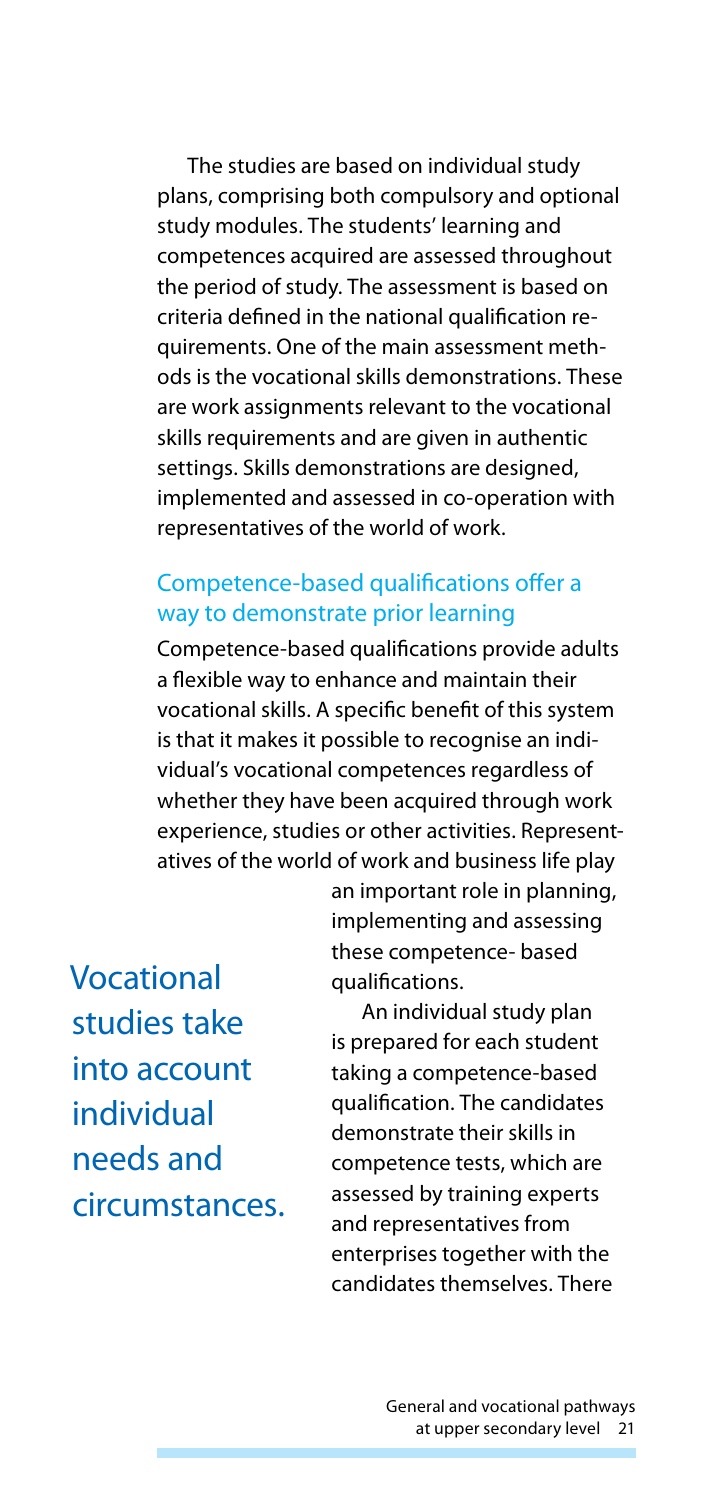are three levels of competence-based qualifications: vocational qualifications, further vocational qualifications and specialist vocational qualifications.  $\bullet$ 



# Higher education with a dual structure

Higher education is offered by universities and polytechnics. Both sectors have their own profiles. Universities emphasise scientific research and instruction. Polytechnics, also known as universities of applied sciences, adopt a more practical approach.

There is restricted entry to all fields of study. As applicant volumes outweigh the number of places available, universities and polytechnics use different kinds of student selection criteria. Most commonly these include success in matriculation examination and entrance tests.

#### Most university students aim for a Master's degree

The Finnish Matriculation Examination provides general eligibility for higher education. In addition, those with a post-secondary level vocational qualification or at least a three-year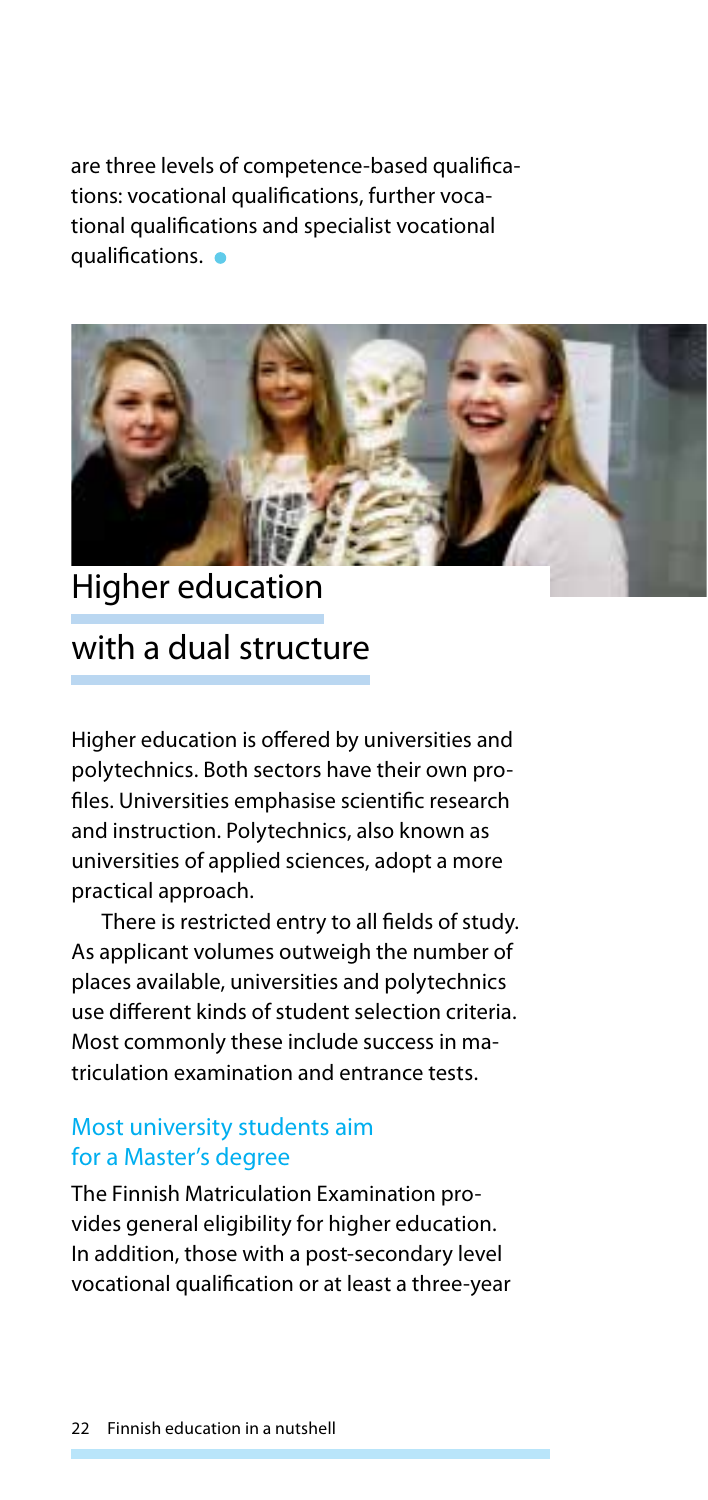vocational qualification have general eligibility for university education. Universities may also admit applicants, who are otherwise considered to have the necessary skills and knowledge to complete the studies.

At universities students can study for Bachelor's and Master's degrees and scientific or artistic postgraduate degrees, which are the Licentiate and the Doctorate degrees. In the two-cycle degree system students first complete the Bachelor's degree, after which they may go for the Master's degree. As a rule, students are admitted to study for the Master's degree.

The target time for taking a Master's degree is generally 5 years. The average time for taking a Master's degree in Finland is, however, six years. The policy-makers have introduced several measures to shorten graduation times and increase completion of studies, including personal study plans and financial incentives, for example.

#### Polytechnic degrees provide students with practical professional skills

The general requirement for admission to polytechnics is completion of general upper secondary education or vocational education and training. Student selection to polytechnics is mainly based on entrance examinations, school achievement and work experience. Polytechnics may also admit applicants who are otherwise considered to have the necessary skills and knowledge to complete polytechnic studies.

Degree studies at polytechnics give a higher education qualification and practical professional skills. They comprise core and professional studies, elective studies and a final project. All degree studies include practical on-the-job learning. The extent of polytechnic degree studies is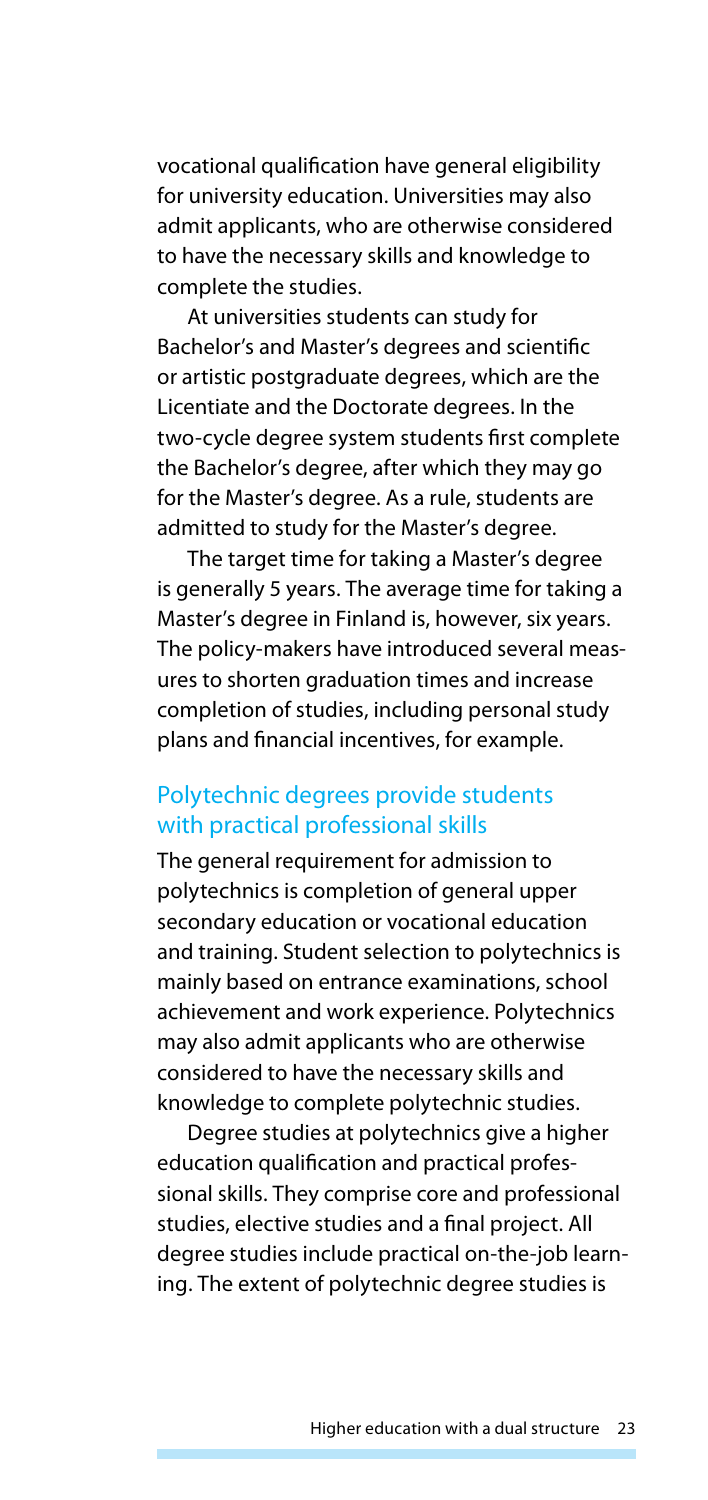generally 210–240 ects points, which means 3–4 years of full-time study. It is further possible to take a polytechnic Master's degree after acquiring a minimum of three years' work experience. The polytechnic Master's takes 1.5–2 years, and is equivalent to a university Master's degree.  $\bullet$ 



# teaching personnel

Teaching is an attractive career choice in Finland. Thus the teacher education institutions can select the applicants most suitable for the teaching profession. For example the intake into class teacher education is only 10 per cent of all applicants. In subject teacher education the intake varies from 10 to 50 per cent depending on the subject. In vocational teacher education the intake is 30 per cent of the applicants.

#### The most common pre-service requirement is a Master's degree

Teachers in basic and general upper secondary education are required to hold a Master's degree. Also teachers in vocational education and training have to hold a higher education degree. The high level of training is seen as necessary as teachers in Finland are very autonomous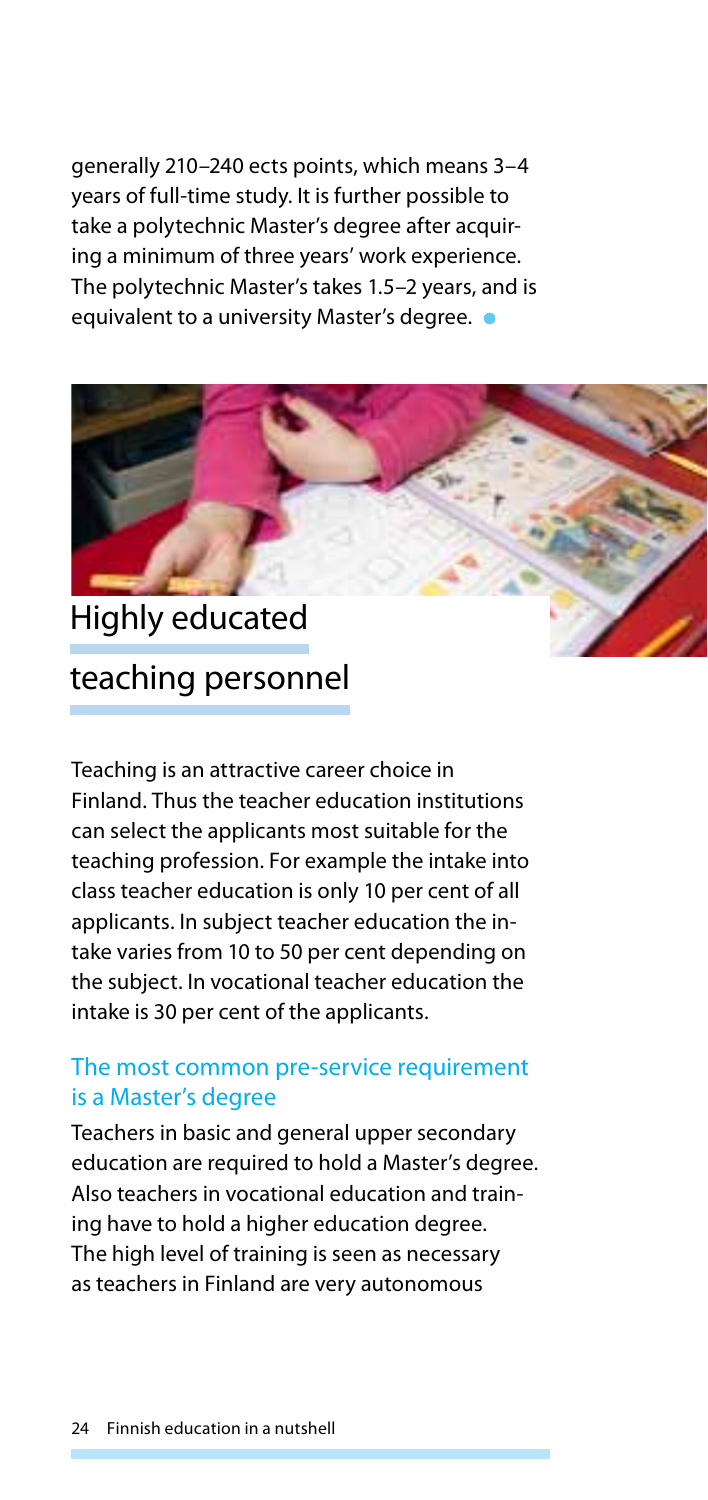professionally. Teaching and guidance staff within day-care centres generally have Bachelor's degrees. Pre-primary teachers in schools hold a Master's degree.

Teachers in the first six years of basic education are usually generalists, class teachers, whereas those in the last three years and at upper secondary level are subject specialists, subject teachers. Class teachers have a Master's degree in education. Subject teachers have completed a Master's degree in the subject they teach as well as pedagogical studies.

Depending on the institution and subject, vocational teachers are generally required to have an appropriate higher or postgraduate academic degree, an appropriate polytechnic degree or the highest possible qualification in their own vocational field. In addition at least three years of work experience in the field and completed pedagogical studies are necessary.

Guidance counsellors in basic and upper secondary education and training support pupils or students in their studies and any possible learning problems. The qualification requirements are a Master's degree and guidance counsellor studies. Special needs teachers help learners who have more serious problems both in mainstream education or special needs education. They also support and consult teachers. Special needs teachers hold a Master's degree with special pedagogy as the main subject or a teacher qualification including special needs teacher studies.

Teachers at polytechnics are required to have either a Master's or a post-graduate Licentiate's degree, depending on their position. They must also complete pedagogical studies. University teachers are generally required to hold a Doctoral or other postgraduate degree.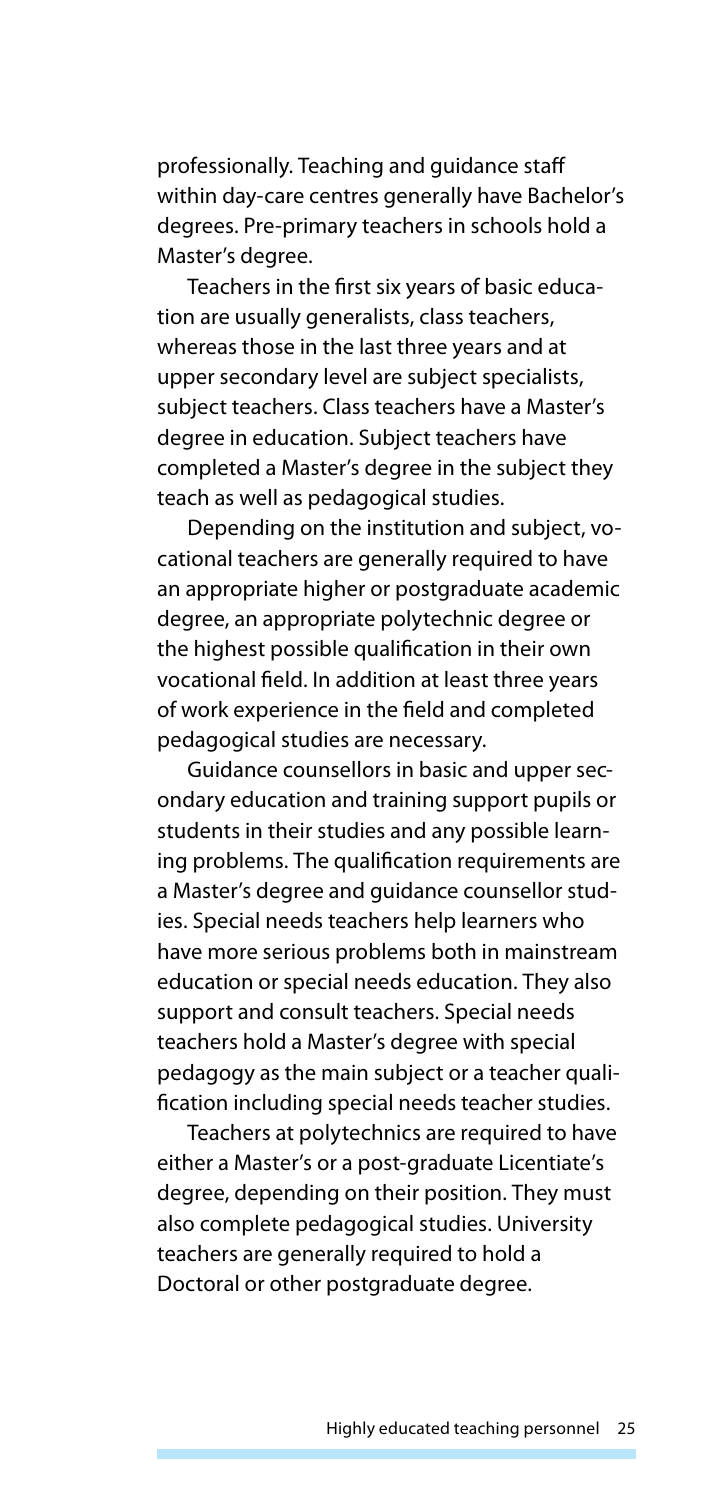#### Educational leaders are required a teacher qualification

Responsibility for the operations of basic education schools and upper secondary schools rests with principals. Principals are generally required a higher academic degree and teaching qualifications. In addition, they are required to have appropriate work experience and a certificate in educational administration or the equivalent.

University rectors must hold a doctorate or a professorship. Most commonly the rector is appointed from among the professors of the university. In polytechnics, rectors are required a postgraduate Licentiate's degree or doctorate and have administrative experience.

#### Continuing teacher education is encouraged

At most levels of education the teachers are required to participate in in-service training every year as part of their agreement on salaries. Finnish teachers consider in-service training as a privilege and therefore participate actively.

The State also provides in-service training programmes, primarily in areas important for implementing education policy and reforms. The education providers can also apply for funding to improve the professional competence of their teaching personnel.

Teachers are recognised as keys to quality in education. Therefore continuous attention is paid to both their pre-service and continuing education. **Analy**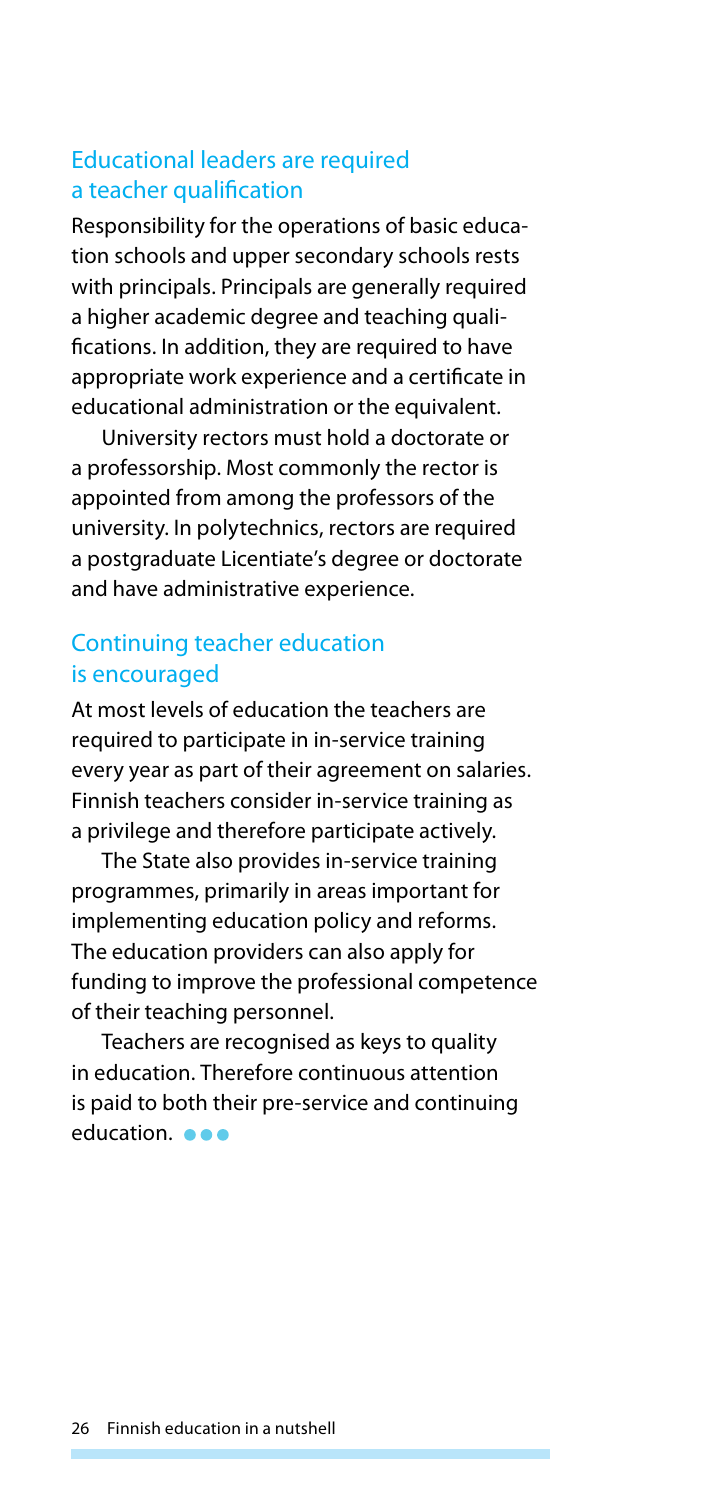Teachers are recognised as keys to quality in education.